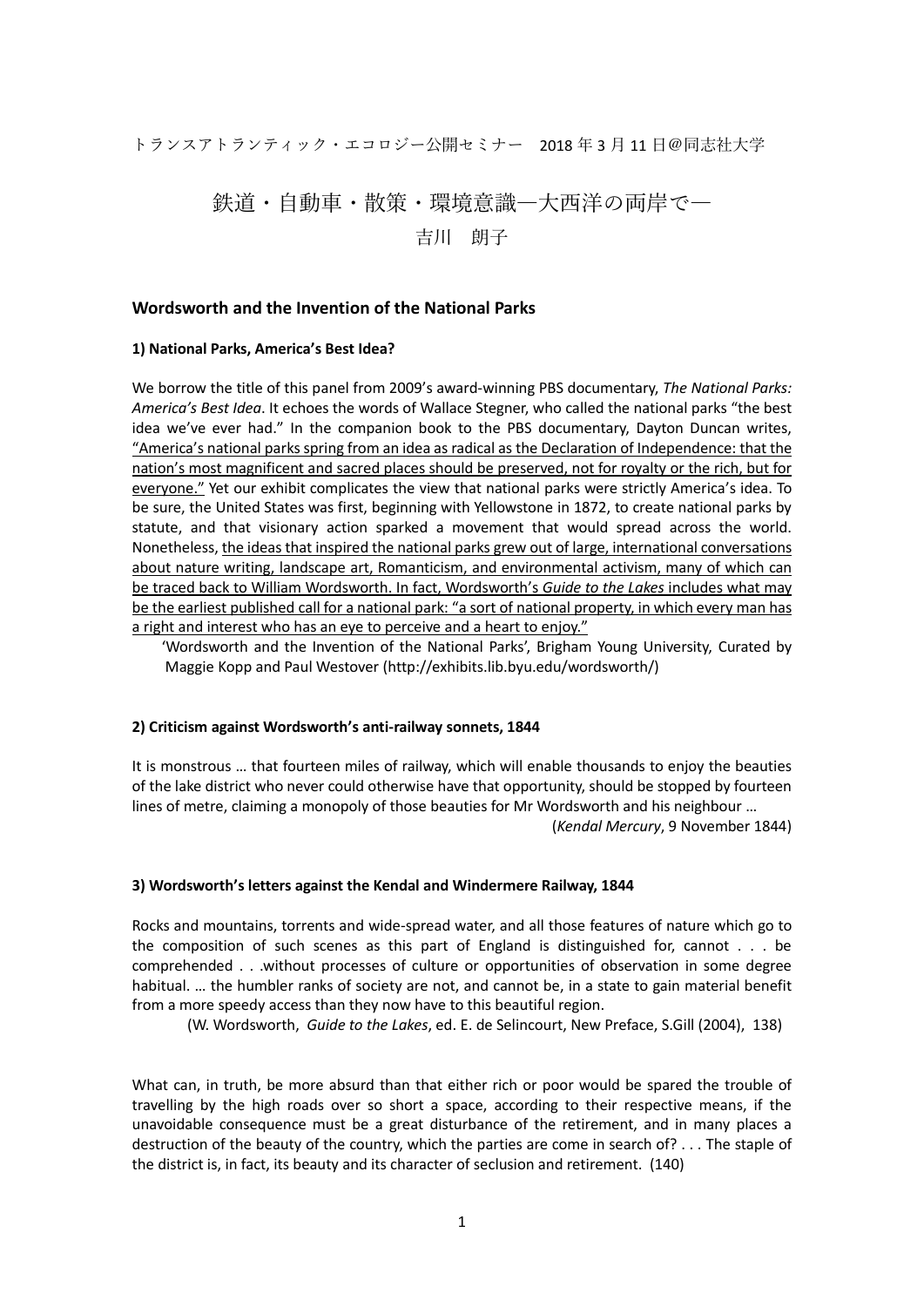# **The Anti-Railway Campaigns in the Lake District and the American National Parks**

## **4) Wordsworth's spirit of protest**

… there was evidence that Wordsworth's spirit of protest against railway invasion of one of the few retiring-grounds left to the old age of buy men … one of the recreation-grounds open to, and within easy distance for, the toilers of our northern towns, --there was evidence, I repeat, that the Wordsworthian spirit of protest was keenly alive…

(Rawnsley, 'The Lake District Defence Society', 1883, 71)

## **5) Niagara, Yellowstone, Yosemite, and the English Lake District**

A very interesting piece of land nationalization was transacted in the United States on Wednesday, when the strip adjoining **the Falls of Niagara** was formally conveyed to New York State. …. We hope that the example of America will confirm the similar drift in public opinion over here, which has declared itself several times lately in the rejection by the House of Commons of railway bills. After all, what is the good of "civilization" if it cannot protect itself against the Vandals? ('The Rescue of Niagara', *Pall Mall Gazette*, 17 June 1885)

The example of the United States in preserving the **Yellowstone** and **Yosemite** Valleys free from the intrusion of railways as great national parks is for ever being held up to us, and it seems to be one worthy of being followed. Our Lake country, however, is something more to educated men, and it ought to be something more to all Englishmen, than any Yellowstone Valley can be to the Americans; for not only is it a tract of landscape beauty … but nearly every hill and every stream, every glen and hamlet, every nook and corner … is steeped in the memories of some of the greatest and purest lights of English literature… (W.H. Hills, 'A New Lake District Railway', *The Times*, 21 December 1886)

# **Motorcars in the American National Parks**

# **6) Emerson and the Railway, Muir and the Automobile**

John Muir and his Sierra Club embraced the automobile as a way to expand the political support for parks and to counter arguments for purely utilitarian uses of parks with their own that auto tourism to national parks would promote economic growth…. Like Ralph Waldo Emerson a half century before, Muir entertained the possibility of harmony between nature and machines. As Emerson reasoned, the machine in the landscape (which in Emerson's time was symbolized by the train) was not an unresolvable conflict, at least philosophically…. Evidently Muir saw automobiles the way Emerson saw trains. … the presence of auto seems to have assured the ascendency of a then new preservationist norm that accommodated nature and automobiles. This vision excluded the industrial extraction of natural resources, but incorporated the modern machine into the enjoyment of the natural world through outdoor recreation and nature tourism. In this light parks were a kind of national commons for nature and machines. … Like Emerson's train, the automobile brought people to nature in national parks, where the possibility of an accord between the machine and wilderness outweighed the potential for destruction. (David Louter, *Windshield Wilderness*, 2006, 26)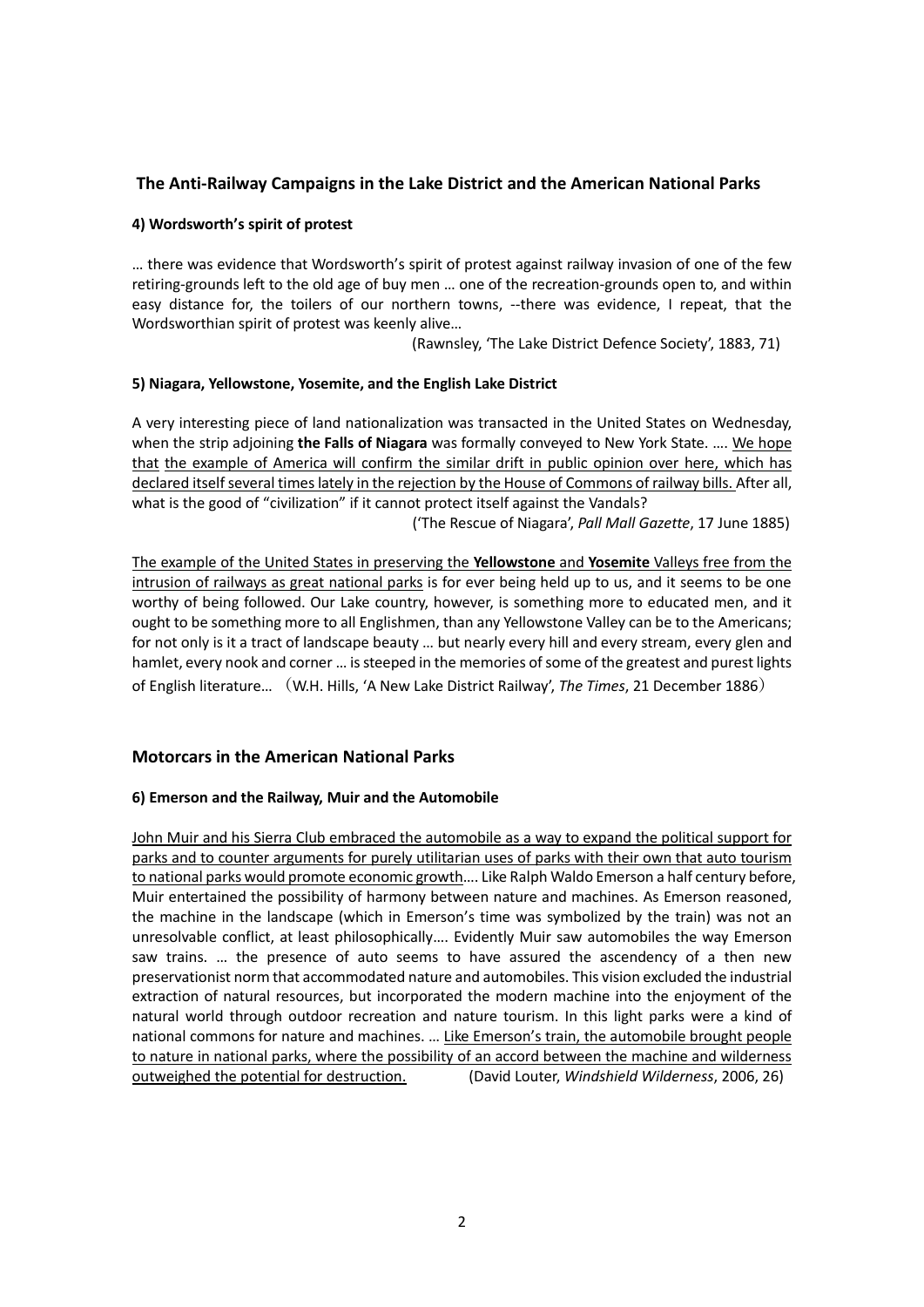#### **7) Park Roads**

Within the context of nineteenth-century ideas of nature, advanced by park designers such as **Frederick Law Olmsted**, roads were expressions of the natural world as "scenery," artistic compositions of the picturesque and sublime, and not nature as wild and unpredictable. In this sense, roads provided a scenic narrative: they selected views for park visitors. ... [Roads] protected these [national parks] by regulating use—concentrating people in specific areas—and presenting nature. … Routed like paths in a garden, [park] roads were considered less as a disturbance and more as a dramatic contrast to each park's primeval setting. Roads, in effect, "produced" the space we know as a national park. (Louter 13–14)

## **8) Automobiles for the Appreciation of nature**

For better or worse, many agreed that autos popularized national parks, making them truly democratic by opening them to more Americans. Moreover, autos promoted the use of parks for the appreciation of their scenic wonders and in turn protected them from resource development. In the nation's emerging consumer culture, parks had economic value as tourist attractions and wilderness reserves. (Louter 13)

## **9) Olmstead and Romantic poets**

Olmsted, who regarded the beneficial influence of nature not so much as an article of faith as a simple empirical truth, would arguably do more than anyone else … to implement and realize the romantic / transcendentalist creed of nature by making charming and salubrious rural scenery accessible to the men, women, and children of the burgeoning American cities of the second half of the nineteenth century. (George L. Scheper, 'The Reformist Vision of Frederick Law Olmsted and the Poetics of Park Design', *The New England Quarterly* (1989), 374-75)

# **Outdoor Movements, and Re-evaluation of Romantic Pedestrianism in Britain**

# **10) Motor tourism and the Countryside**

Do you know any other petrol company which encourages motorist to walk? … Last year once again, thousands of people got out of their cars and started walking. Along cliff-tops, through deep rich woodlands and down by the seashore. They were following Shell-National Trust Nature Trails. A trail followed by thousands of motorists before them. For Shell and the countryside are old friends. No other company since the invention of the motor car can claim to have done so much to help open up the countryside to the ordinary motorist. Or to have helped to preserve it for future generations of motorists to enjoy. … (from Shell advertisement,1973, looking back its preservationist history since the early 1920s. Quoted in Patrick Wright, *On Living in an Old Country* (2009), 52-53)

# **11) The return of the walking habit**

It is the age of motor transport, of the car, the motor-coach, the motor-omnibus. There is always the railway train. So we were getting into the habit of travel by wheel, and but for **the new fashion of the hike** we might in a few generations have become what learned men had predicted we would become—people with very large heads and very meagre, delicate bodies… To walk is to see things. To ride is to glimpse them. This England of ours is so full of gracious beauty that its savour should be sipped slowly and not gulped down. … **Let us welcome the return of the walking habit**.

('Hiking', *Wiltshire Times*, 14 May 1932)